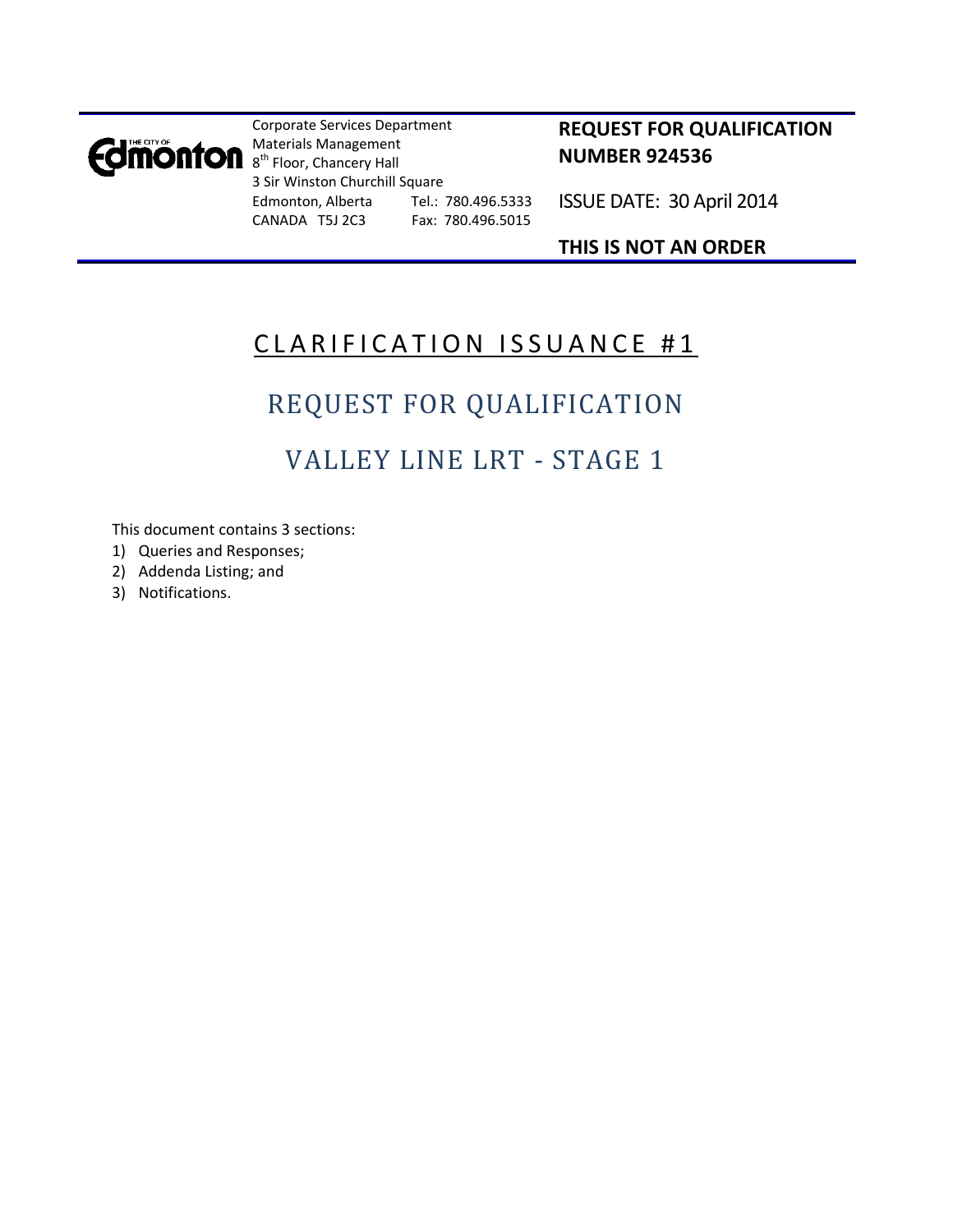### **Section A –Queries and Responses**

#### Query # 1:

Is the Construction Section of Drainage Branch able and willing to undertake the tunneling work for a fee?

Response # 1:

Respondents should note that the Drainage Branch is considered a Restricted Party for the purposes of Section 1.4 and as further detailed in Appendix H of the RFQ. As such, they are not eligible to be a Respondent, Team Member, supplier, subcontractor, or service provider to a Respondent.

#### Query # 2:

Would it be possible to pre‐register for the event?

#### Response # 2:

As detailed in Section 3.5.1 of the RFQ, Parties interested in attending the Information Session scheduled for May 8<sup>th</sup> are requested to inform the Contact Person no later than 01 May 2014.

Additional logistical details relating to the information session are provided in the Notification #1 at the end of this Clarification Issuance document.

**end**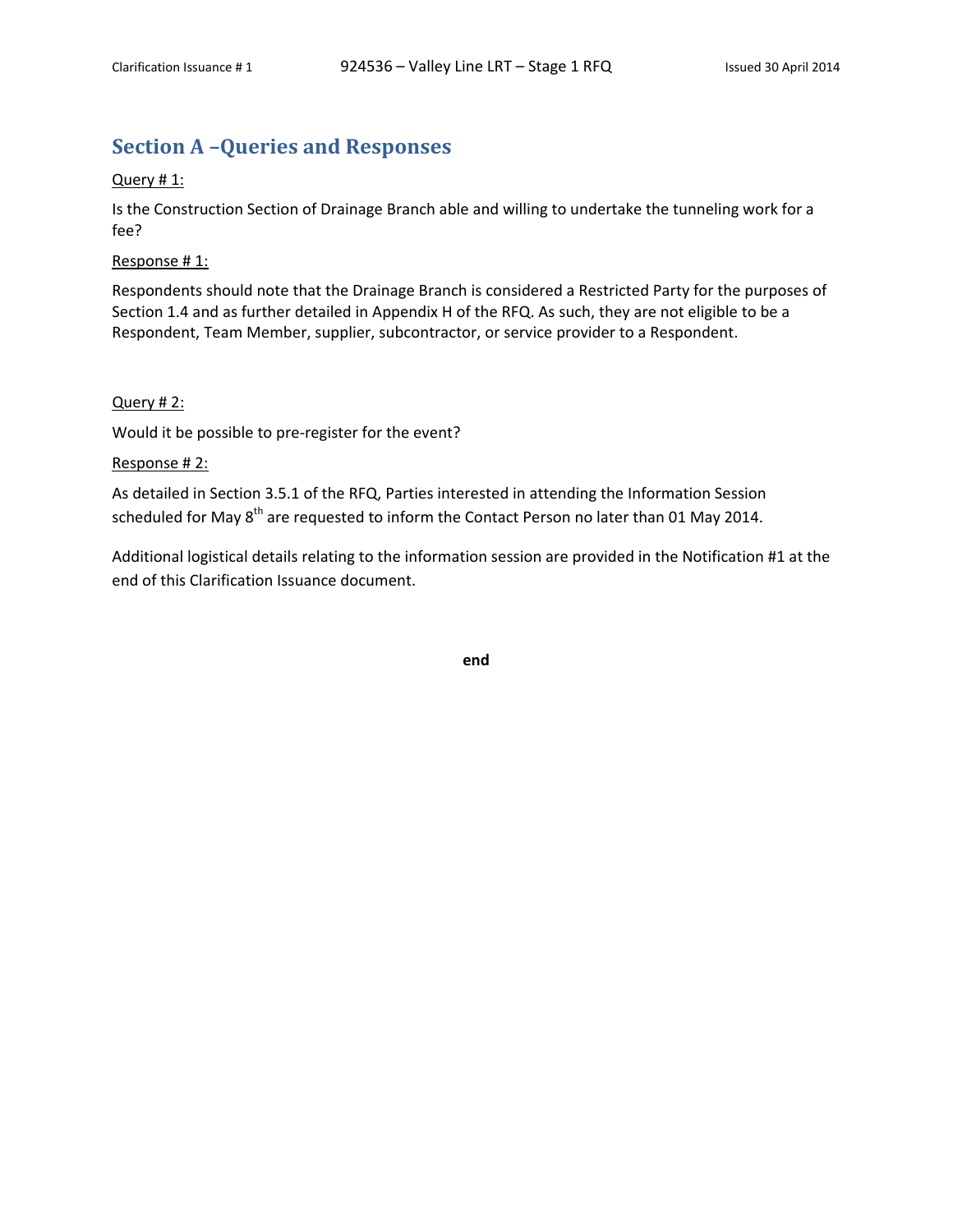## **Section B – Addenda Listing**

|     | Addendum # Subject Matter | <b>Issued</b> |
|-----|---------------------------|---------------|
| N/A | N/A                       | N/A           |

**end**